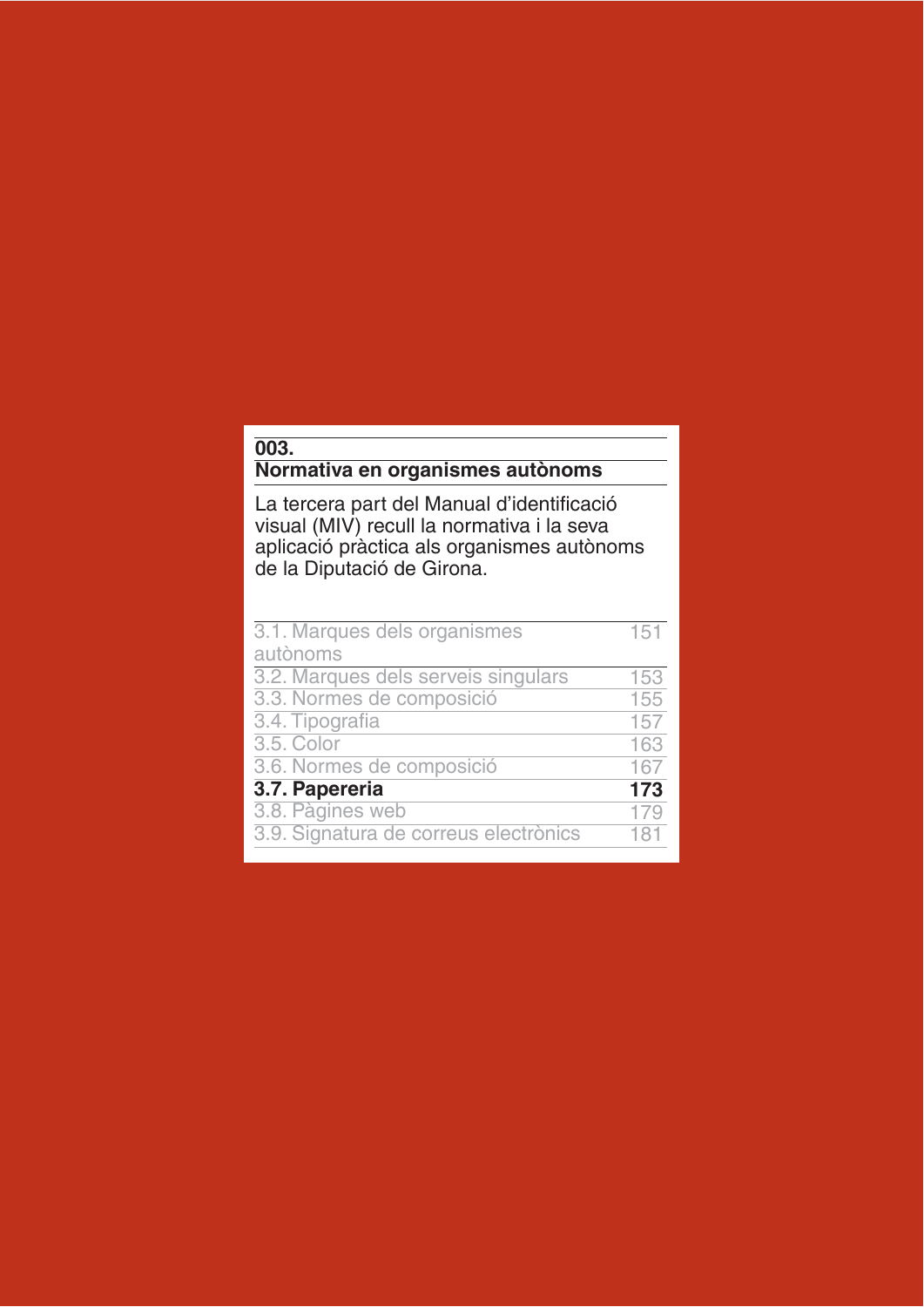| 003. Normativa |  |
|----------------|--|
| en organismes  |  |
| autònoms       |  |

| ٠      |
|--------|
| ٠<br>═ |

3.7.1.<br>Formats de paper

Les mesures dels formats d'impresos, sobres, bosses, publicacions, etc. es fixen segons les normes DIN, que es basen en tres sèries de mesures: A, B i C.

La sèrie A és la que s'aplica únicament als impresos comuns (llibrets, fulletons, papers de carta, formularis). Les sèries B i C s'utilitzen per a sobres i bosses, però també per a cartells murals i<br>impresos similars.

| Denominació | Sèrie A    | Sèrie C    |
|-------------|------------|------------|
| 0           | 841 x 1189 | 917 x 1297 |
| 1           | 594 x 841  | 648 x 917  |
| 2           | 420 x 594  | 458 x 648  |
| 3           | 297 x 420  | 324 x 458  |
| 4           | 210 x 297  | 229 x 324  |
| 5           | 148 x 210  | 162 x 229  |
| 6           | 105 x 148  | 114 x 162  |
| 7           | 74 x 105   | 81 x 114   |
| 8           | 52 x 74    | 57 x 81    |
| 9           | 37 x 52    |            |
| 10          | 26 x 37    |            |
| Mides en mm |            |            |

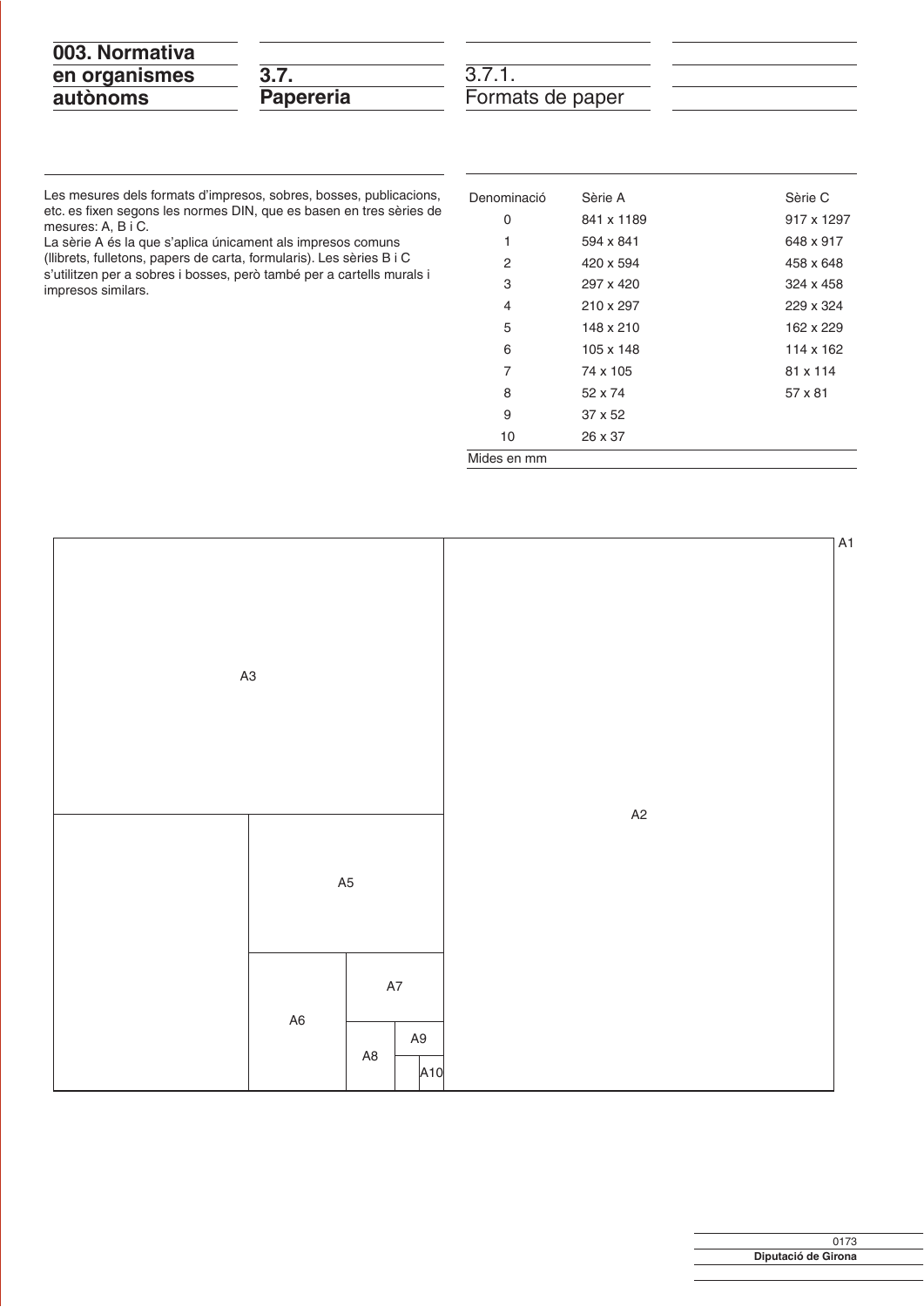## 003. Normativa en organismes autònoms

 $\overline{3.7}$ . Papereria 3.7.2.<br>Paper de carta

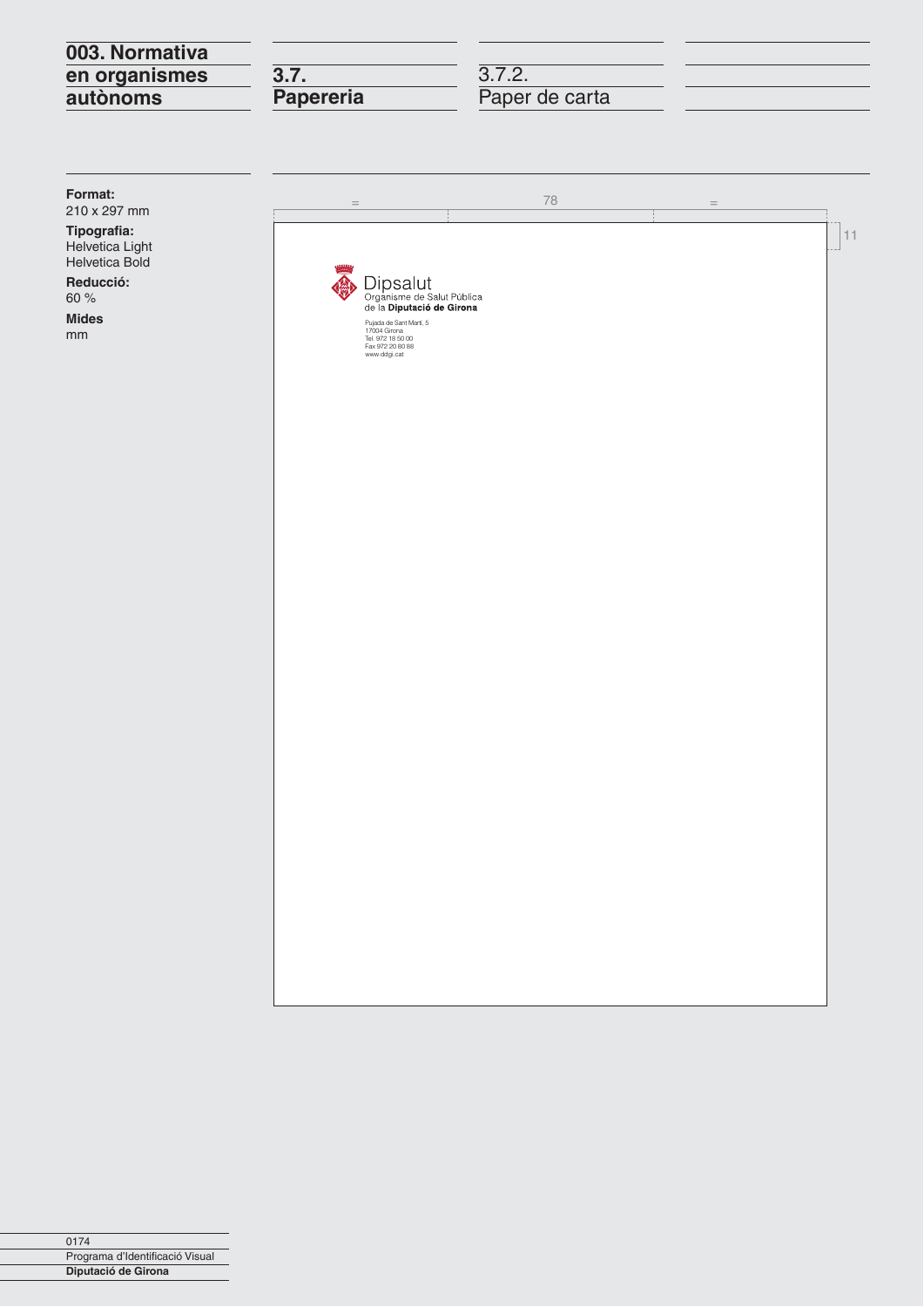| 003. Normativa |                  |                 |  |
|----------------|------------------|-----------------|--|
| en organismes  | 3.7.             | 272<br>J. I .J. |  |
| autònoms       | <b>Papereria</b> | Sobres          |  |

| <b>SOBRE AMB FINESTRA</b>                        |
|--------------------------------------------------|
| Format:                                          |
| $225 \times 115$ mm                              |
| Tipografia:<br>Helvetica Light<br>Helvetica Bold |
| Reducció:<br>55%                                 |
| Mides:                                           |
| mm                                               |
|                                                  |

| ●<br>Dipsalut<br>Organisme de Salut Pública<br>de la <b>Diputació de Girona</b><br>Pujada de Sant Martí, 5<br>17004 Girona |  |
|----------------------------------------------------------------------------------------------------------------------------|--|

| 18,6 | 49,7                                                                                                                       |  |  |
|------|----------------------------------------------------------------------------------------------------------------------------|--|--|
|      |                                                                                                                            |  |  |
|      |                                                                                                                            |  |  |
|      |                                                                                                                            |  |  |
|      |                                                                                                                            |  |  |
|      | ▀<br>Dipsalut<br>Organisme de Salut Pública<br>de la <b>Diputació de Girona</b><br>Pujada de Sant Martí, 5<br>17004 Girona |  |  |
|      |                                                                                                                            |  |  |

**SOBRE AMERICÀ** Format:

225 x 115 mm Tipografia: Helvetica Light<br>Helvetica Bold

Reducció: 55 %

Mides:  $\mathsf{mm}$ 

> 0175 Diputació de Girona

15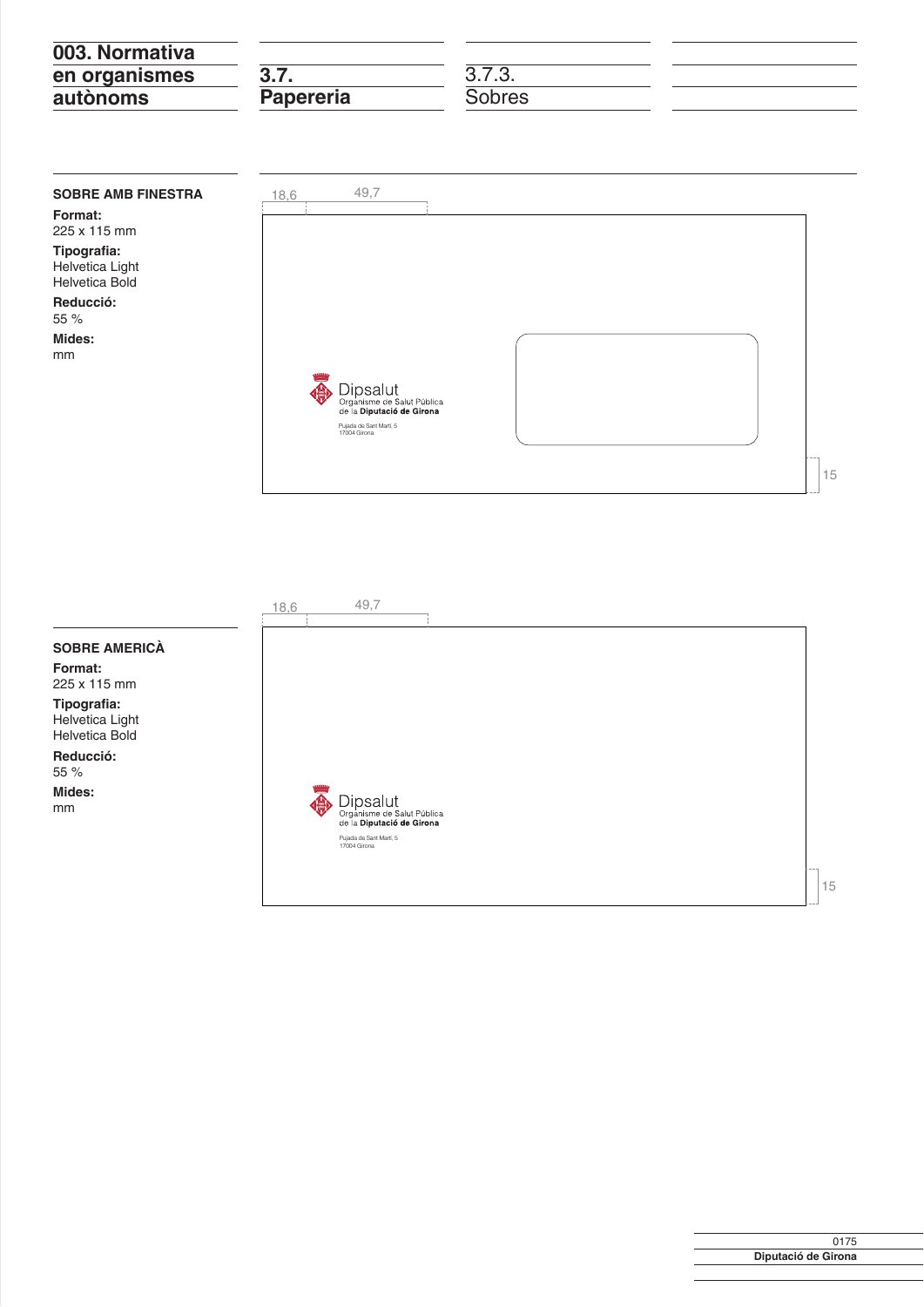| 3.7.             |             |  |
|------------------|-------------|--|
| <b>Papereria</b> | Sobre bossa |  |
|                  |             |  |

![](_page_4_Picture_1.jpeg)

## Format:

230 x 160 mm

Tipografia:<br>Helvetica Light Helvetica Bold

Reducció:

70 %

Mides:  $mm$